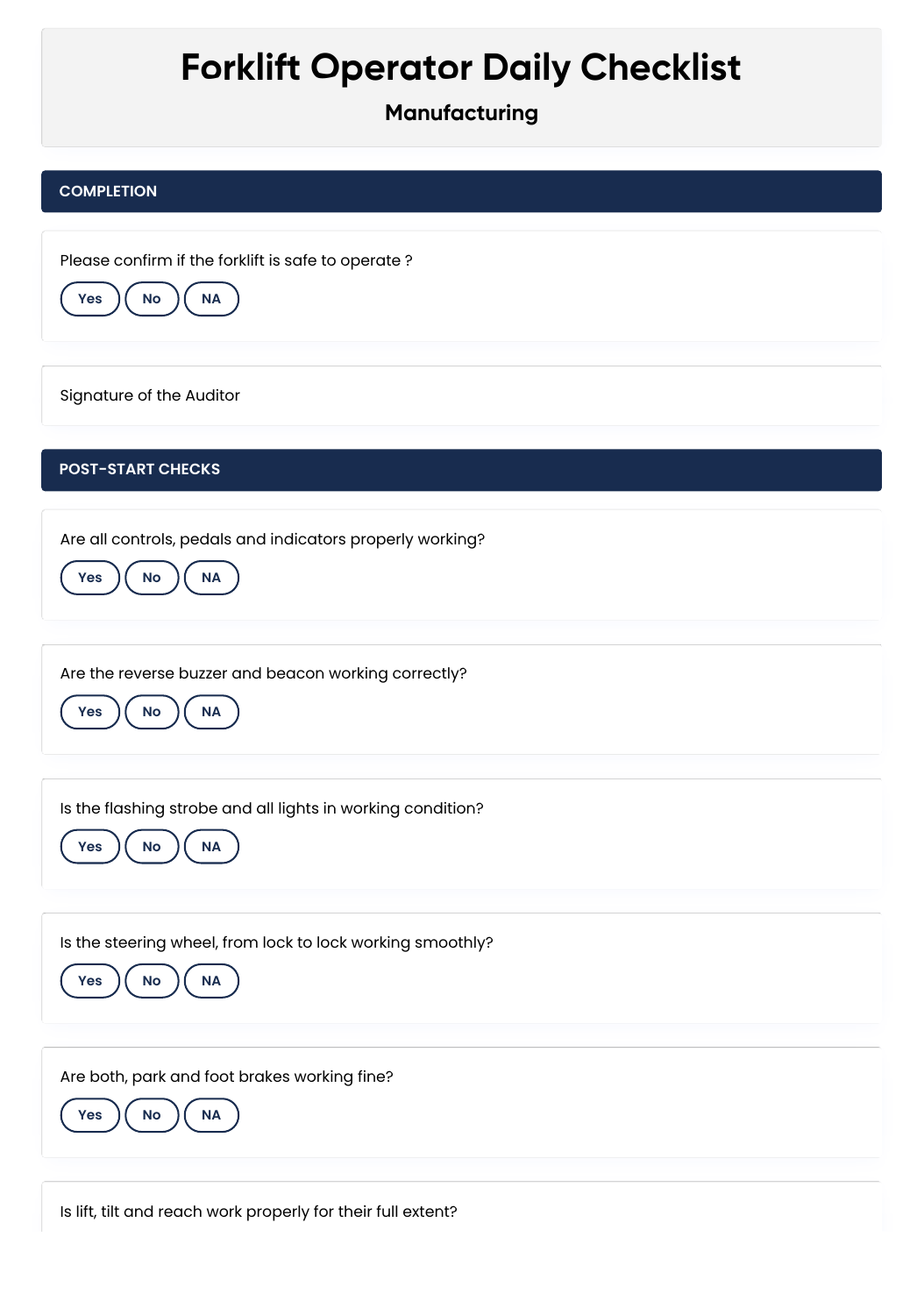

## **PRE-START CHECKS**

| <b>Select Date</b><br><b>DATE</b>                                                                |
|--------------------------------------------------------------------------------------------------|
| 2017-01-01                                                                                       |
|                                                                                                  |
| Please mention the address                                                                       |
|                                                                                                  |
|                                                                                                  |
| Please mention the Forklift identification type and/or number                                    |
|                                                                                                  |
|                                                                                                  |
| Are all the tyres in good working condition and is the air pressure appropriate?                 |
| <b>Yes</b><br>$\mathsf{No}$<br>$\sf NA$                                                          |
|                                                                                                  |
| Please select the options where the fluid levels are adequate?                                   |
| Battery fluid<br>Hydraulic Oil<br>Coolant level<br>Engine Oil $\vert$<br><b>Hydraulic levels</b> |
| Is there any fluid leak seen under the forklift?                                                 |
| $\mathsf{No}$<br>NA<br>Yes                                                                       |
|                                                                                                  |
| Is there any damage, dents or cracks seen?                                                       |
| Yes<br>$\mathsf{No}$<br>NA                                                                       |
|                                                                                                  |

Ń,

Is the locking mechanism system working properly?